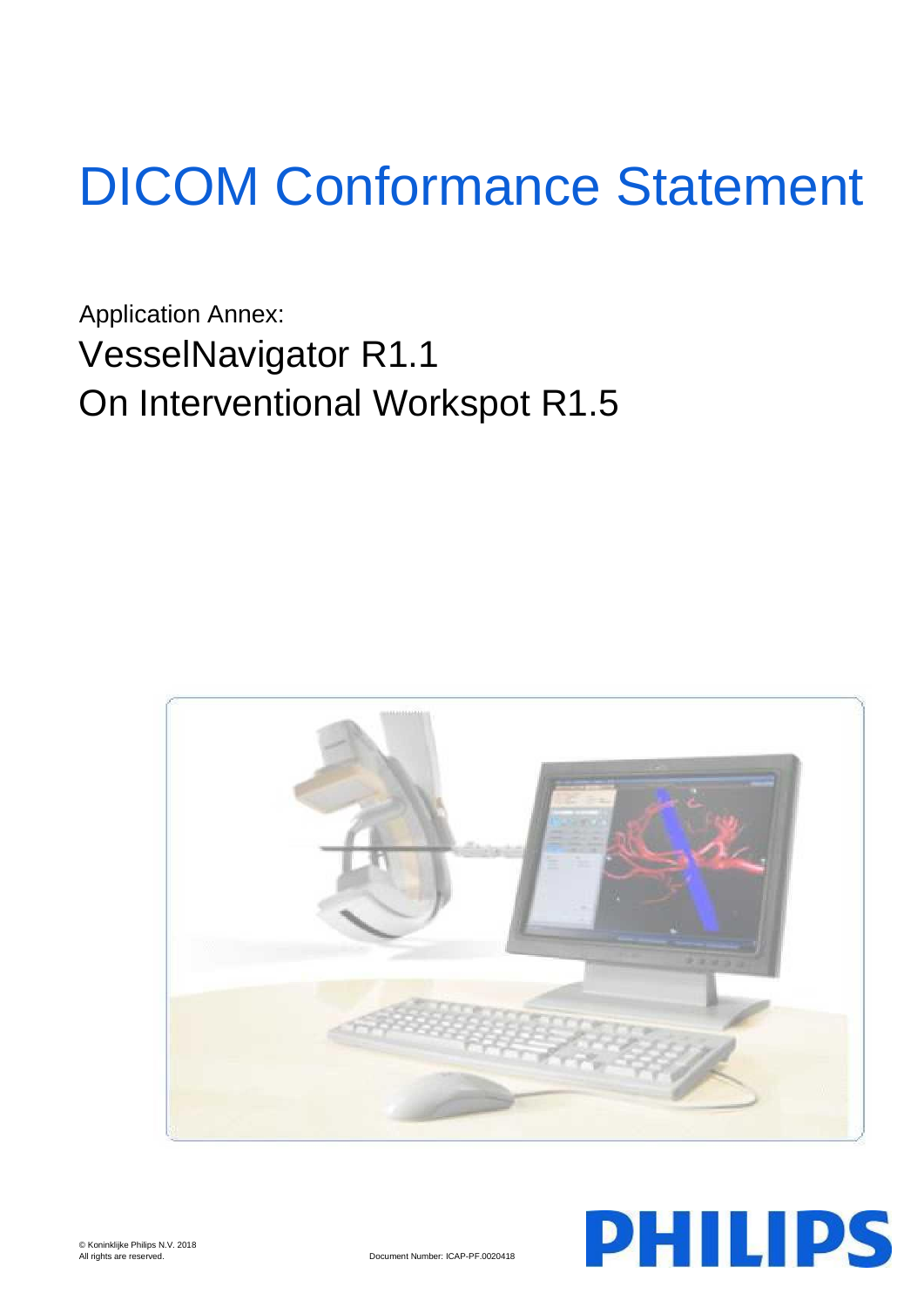**Issued by:** Philips Medical Systems Nederland BV, a Philips Healthcare company,

P.O. Box 10.000 5680 DA Best The Netherlands

Internet[: www.philips.com/dicom](www.philips.com/dicom)

Document Number: ICAP-PF.0034859 Date: 19-Sep-2018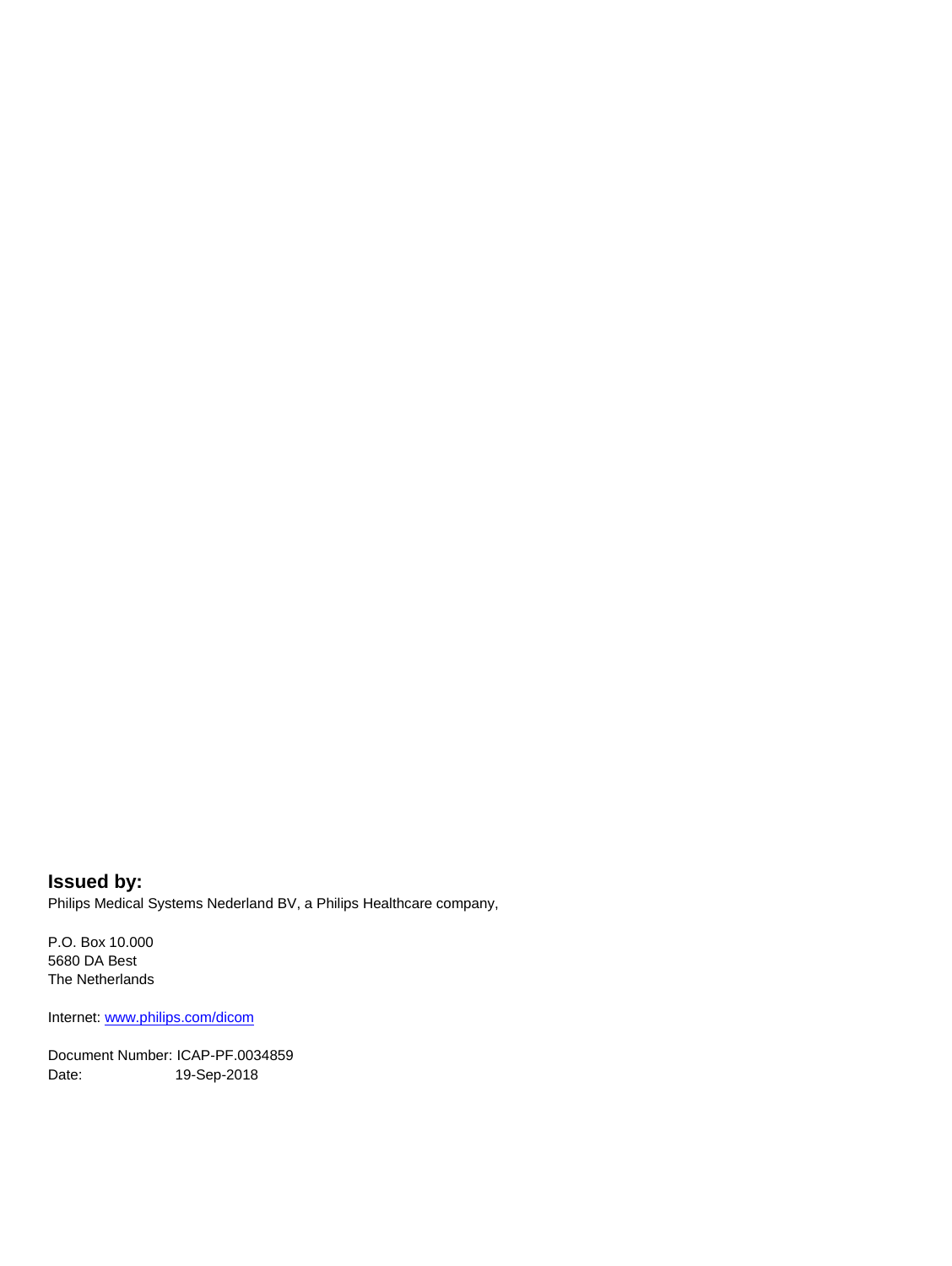## **Table of Contents**

| 1.1.     |  |
|----------|--|
| 1.2.     |  |
| 2.       |  |
| 2.1.     |  |
|          |  |
|          |  |
|          |  |
| 2.1.2.2  |  |
| 2.1.2.3. |  |
|          |  |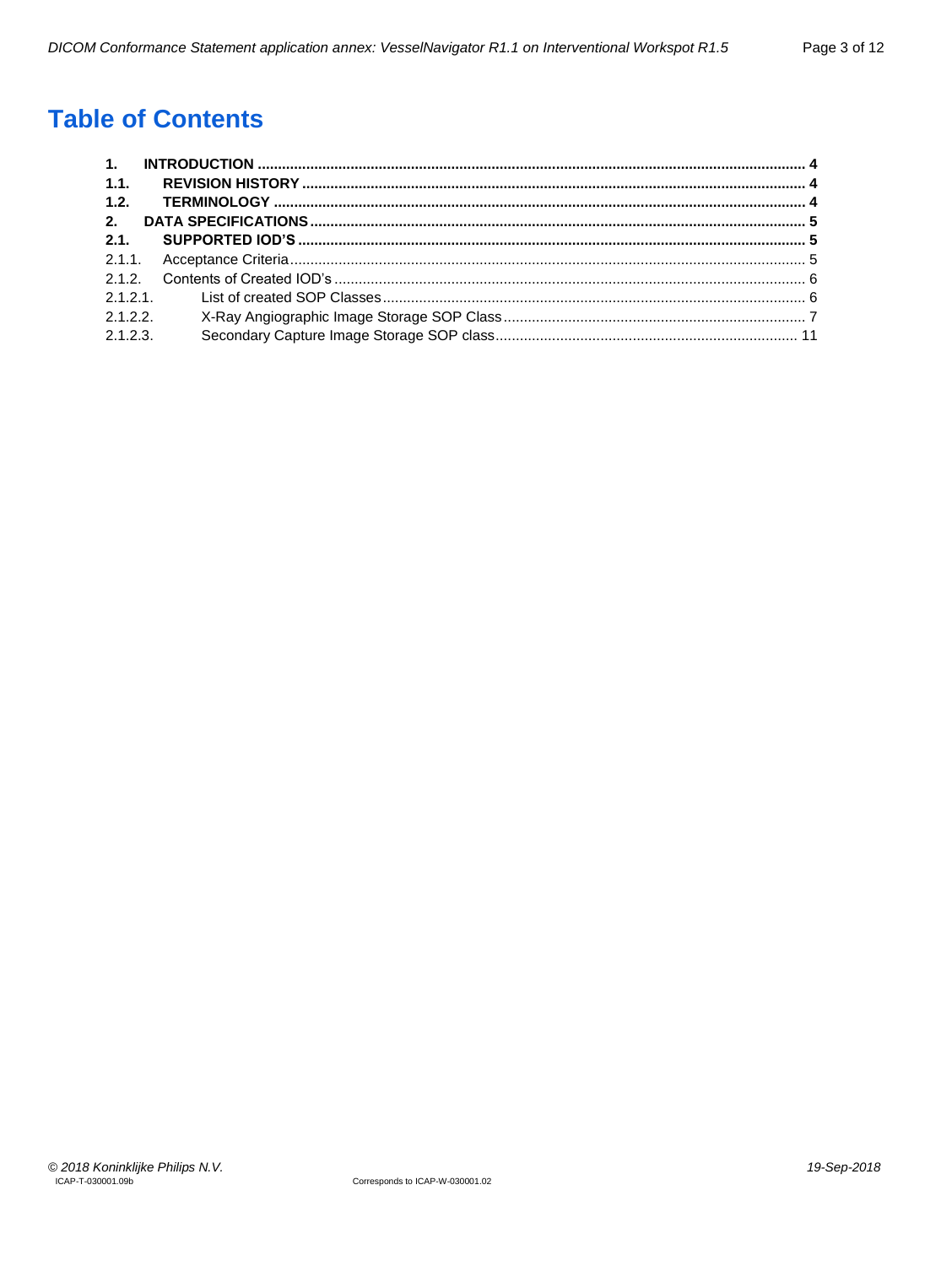## <span id="page-3-0"></span>**1. Introduction**

This DICOM Conformance Statement annex is applicable to the VesselNavigator R1.1 on Interventional Workspot R1.5 hosting platform, later referred to VesselNavigator. In general the VesselNavigator is the user environment for viewing and analyzing CT, MR and XA images.

## <span id="page-3-1"></span>**1.1. Revision History**

The revision history below provides dates and differences among individual document versions.

#### **Table 1: Revision History**

| <b>Document Version</b> | Date of Issue | <b>Status</b> | <b>Description</b>                                                     |
|-------------------------|---------------|---------------|------------------------------------------------------------------------|
| 00                      | 19-Sep-2018   | Authorized    | Final Version for VesselNavigator R1.1 on Interventional Workspot R1.5 |

## <span id="page-3-2"></span>**1.2. Terminology**

| <b>DICOM</b> | Digital Imaging and Communications in Medicine |
|--------------|------------------------------------------------|
| <b>IOD</b>   | Information Object Definition                  |
| UID          | Unique Identifier                              |
| VR.          | Value Representation                           |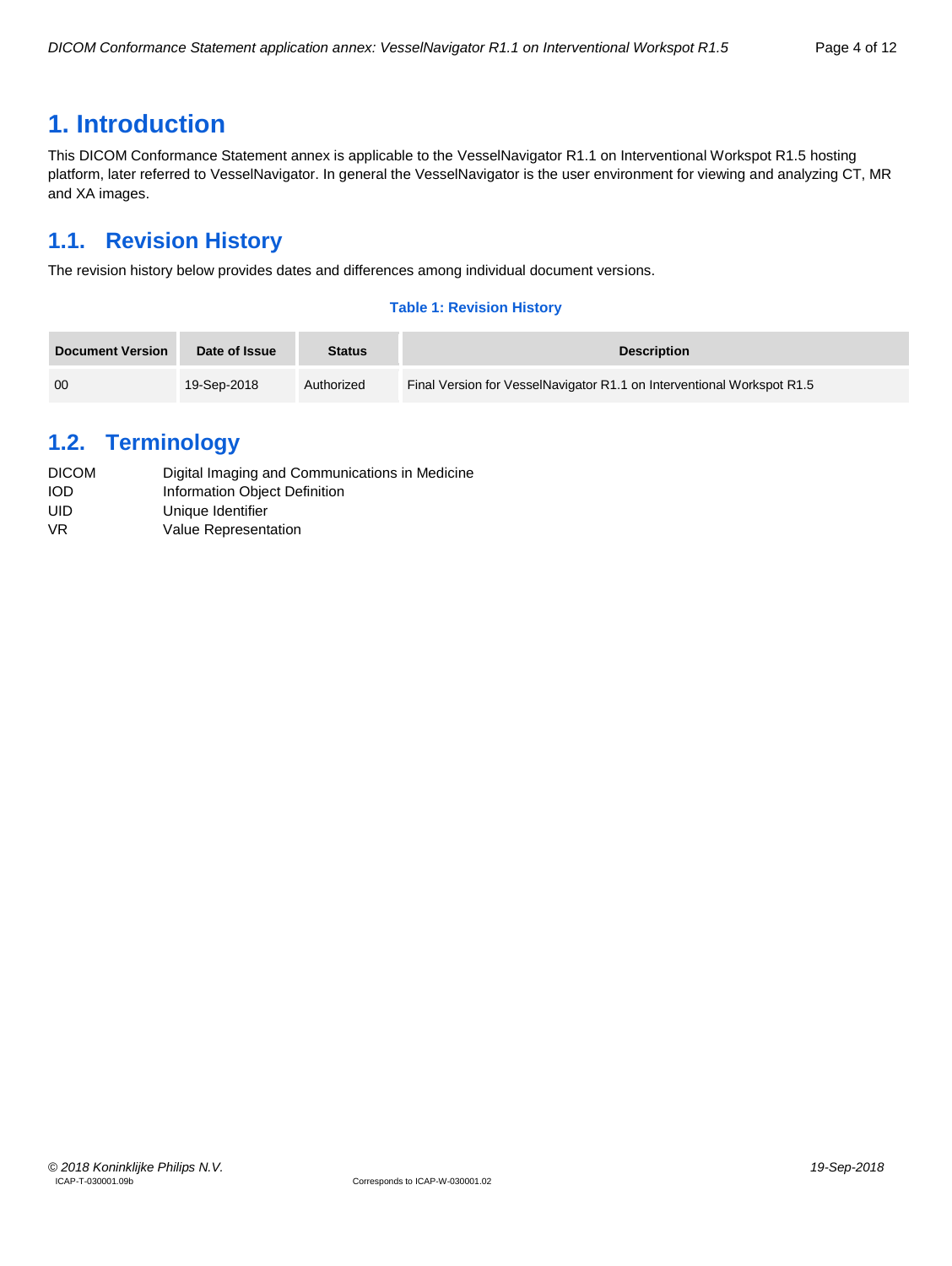## <span id="page-4-0"></span>**2. Data Specifications**

## <span id="page-4-1"></span>**2.1. Supported IOD's**

This section specifies each IOD accepted and / or created by VesselNavigator.

ACCEPTED The applicable IOD is accepted for storage in the repository of the hosting platform and supported for import in VesselNavigator for viewing and analysis.

CREATED The VesselNavigator supports generation of derived data by using the applicable IOD and is able to store this data in the repository of the hosting platform.

#### **Table 2: Supported IOD's**

| <b>IOD</b>                                 | <b>Support</b>               |                 |                |
|--------------------------------------------|------------------------------|-----------------|----------------|
| <b>Name</b>                                | <b>UID</b>                   | <b>ACCEPTED</b> | <b>CREATED</b> |
| CT Image Storage SOP Class                 | 1.2.840.10008.5.1.4.1.1.2    | Yes             | No             |
| MR Image Storage SOP Class                 | 1.2.840.10008.5.1.4.1.1.4    | Yes             | No             |
| X-Ray Angiographic Image Storage SOP Class | 1.2.840.10008.5.1.4.1.1.12.1 | Yes             | Yes            |
| Secondary Capture Image Storage SOP Class  | 1.2.840.10008.5.1.4.1.1.7    | No              | Yes            |

#### <span id="page-4-2"></span>**2.1.1. Acceptance Criteria**

This section specifies the acceptance criteria applied by Vessel Navigator to which a dataset should adhere before it can be imported into the application. This can be criteria on the highest level (e.g. data from a certain manufacturer or system model) or certain DICOM attributes mandatory to be present into the dataset holding a specific value. In case one or more Philips private attributes are required, then a list of supported Philips system models will be mentioned.

#### **Table 3: Accepted system models**

| <b>Manufacturer</b> | <b>Modality</b> | <b>System Model Name(s)</b> |
|---------------------|-----------------|-----------------------------|
| Not applicable      | Not applicable  | Not applicable              |

#### **Table 4: Accepted transfer syntaxes per IOD**

|                                 | <b>IOD</b>                                             | <b>Transfer Syntax</b>                                   |                        |  |
|---------------------------------|--------------------------------------------------------|----------------------------------------------------------|------------------------|--|
| <b>Name</b>                     | <b>UID</b>                                             | <b>Name</b>                                              | <b>UID</b>             |  |
| CT Image Storage SOP Class      | Implicit VR Little Endian<br>1.2.840.10008.5.1.4.1.1.2 |                                                          | 1.2.840.10008.1.2      |  |
|                                 |                                                        | Explicit VR Little Endian                                | 1.2.840.10008.1.2.1    |  |
|                                 |                                                        | Explicit VR Big Endian                                   | 1.2.840.10008.1.2.2    |  |
|                                 |                                                        | JPEG 2000 Image<br>Compression                           | 1.2.840.10008.1.2.4.91 |  |
|                                 |                                                        | JPEG 2000 Image<br><b>Compression (Lossless</b><br>Only) | 1.2.840.10008.1.2.4.90 |  |
|                                 |                                                        | JPEG Lossless, Non-<br>Hierarchical, FOP<br>(Process 14) | 1.2.840.10008.1.2.4.70 |  |
|                                 |                                                        | <b>RLE Lossless</b>                                      | 1.2.840.10008.1.2.5    |  |
| MR Image Storage SOP Class      | 1.2.840.10008.5.1.4.1.1.4                              | Implicit VR Little Endian                                | 1.2.840.10008.1.2      |  |
|                                 |                                                        | Explicit VR Little Endian                                | 1.2.840.10008.1.2.1    |  |
|                                 |                                                        | Implicit VR Big Endian                                   | 1.2.840.10008.1.2.2    |  |
| © 2018 Koninklijke Philips N.V. |                                                        |                                                          | 19-Sep-2018            |  |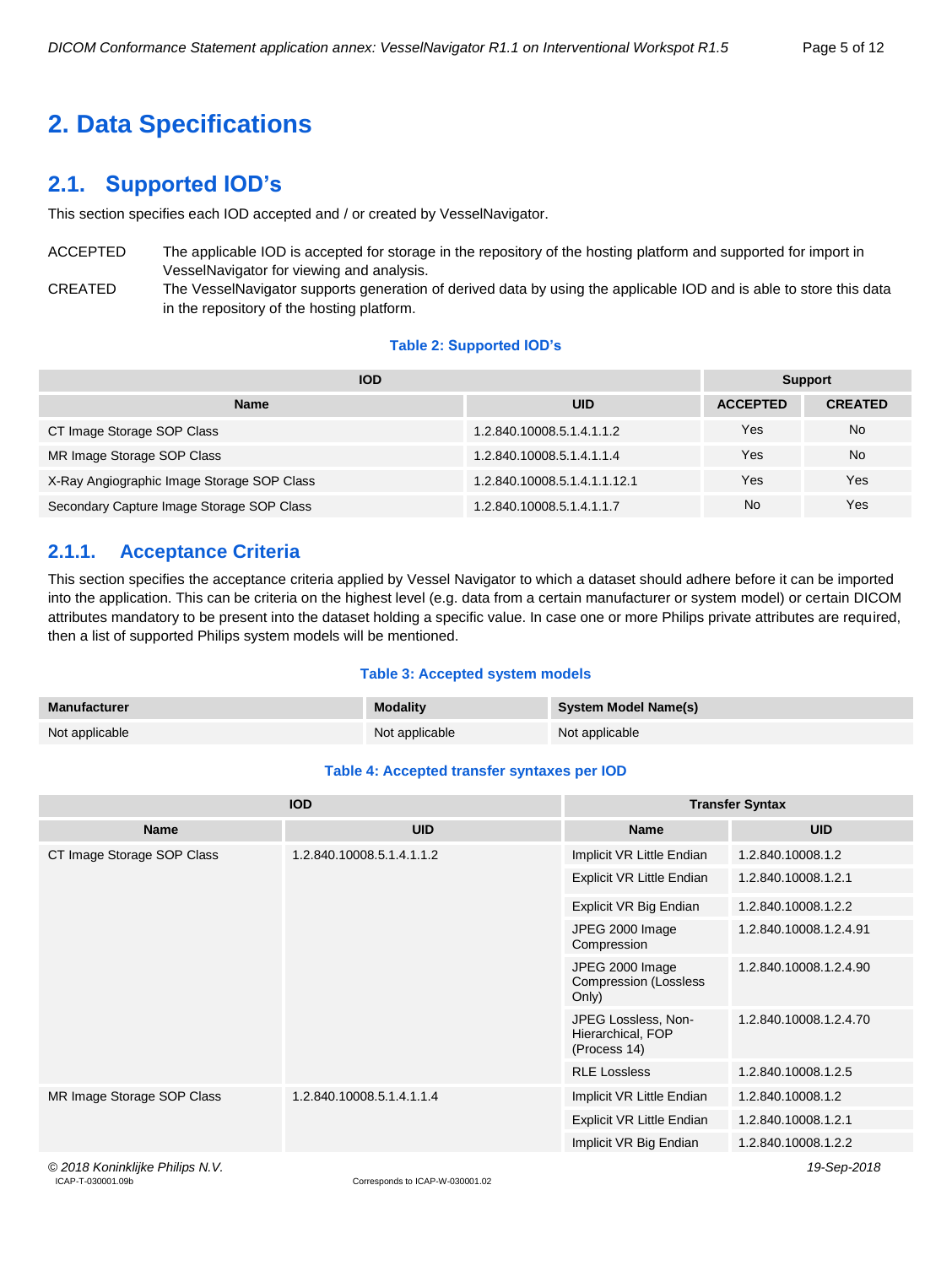| JPEG 2000 Image<br>1.2.840.10008.1.2.4.91<br>Compression<br>JPEG 2000 Image<br>1.2.840.10008.1.2.4.90<br><b>Compression (Lossless</b><br>Only)<br>JPEG Lossless, Non-<br>1.2.840.10008.1.2.4.70<br>Hierarchical, FOP<br>(Process 14)<br><b>RLE Lossless</b><br>1.2.840.10008.1.2.5 |
|------------------------------------------------------------------------------------------------------------------------------------------------------------------------------------------------------------------------------------------------------------------------------------|
|                                                                                                                                                                                                                                                                                    |
|                                                                                                                                                                                                                                                                                    |
|                                                                                                                                                                                                                                                                                    |
|                                                                                                                                                                                                                                                                                    |
| X-Ray Angiographic Image Storage<br>1.2.840.10008.5.1.4.1.1.12.1<br>Implicit VR Little Endian<br>1.2.840.10008.1.2                                                                                                                                                                 |
| <b>SOP Class</b><br>Explicit VR Little Endian<br>1.2.840.10008.1.2.1                                                                                                                                                                                                               |
| Implicit VR Big Endian<br>1.2.840.10008.1.2.2                                                                                                                                                                                                                                      |
| JPEG 2000 Image<br>1.2.840.10008.1.2.4.91<br>Compression                                                                                                                                                                                                                           |
| JPEG 2000 Image<br>1.2.840.10008.1.2.4.90<br><b>Compression (Lossless</b><br>Only)                                                                                                                                                                                                 |
| JPEG Lossless, Non-<br>1.2.840.10008.1.2.4.70<br>Hierarchical, FOP<br>(Process 14)                                                                                                                                                                                                 |
| <b>RLE Lossless</b><br>1.2.840.10008.1.2.5                                                                                                                                                                                                                                         |

#### **Table 5: Accepted attribute values**

| <b>Attribute Name</b> | <b>Attribute Number</b> | Values / Comments |
|-----------------------|-------------------------|-------------------|
| Not applicable        | Not applicable          | Not applicable    |

### <span id="page-5-0"></span>**2.1.2. Contents of Created IOD's**

This section specifies in detail the attribute contents of created data objects. Attributes are grouped together by its corresponding module as specified by DICOM standard. Philips private attributes are excluded for specification.

Abbreviations used in the Module table for the column "Presence of Value" are:

- ALWAYS The attribute is always present with a value
- EMPTY The attribute is always present without any value (attribute sent zero length)
- VNAP The attribute is always present and its Value is Not Always Present (attribute sent zero length if no value is present)
- ANAP The attribute is present under specified condition if present then it will always have a value

The abbreviations used in the Module table for the column "Source" are:

- AUTO The attribute value is generated automatically
- CONFIG The attribute value source is a configurable parameter
- COPY The attribute value source is another SOP instance
- FIXED The attribute value is hard-coded in the application
- IMPLICIT The attribute value source is a user-implicit setting
- MPPS The attribute value is the same as that use for Modality Performed Procedure Step
- MWL The attribute value source is a Modality Worklist
- USER The attribute value source is explicit user input

#### <span id="page-5-1"></span>**2.1.2.1. List of created SOP Classes**

#### **Table 6: List of created SOP Classes**

| <b>SOP Class Name</b>                      | <b>SOP Class UID</b>         |
|--------------------------------------------|------------------------------|
| X-Ray Angiographic Image Storage SOP Class | 1.2.840.10008.5.1.4.1.1.12.1 |
| Secondary Capture Image Storage SOP Class  | 1.2.840.10008.5.1.4.1.1.7    |

*© 2018 Koninklijke Philips N.V. 19-Sep-2018*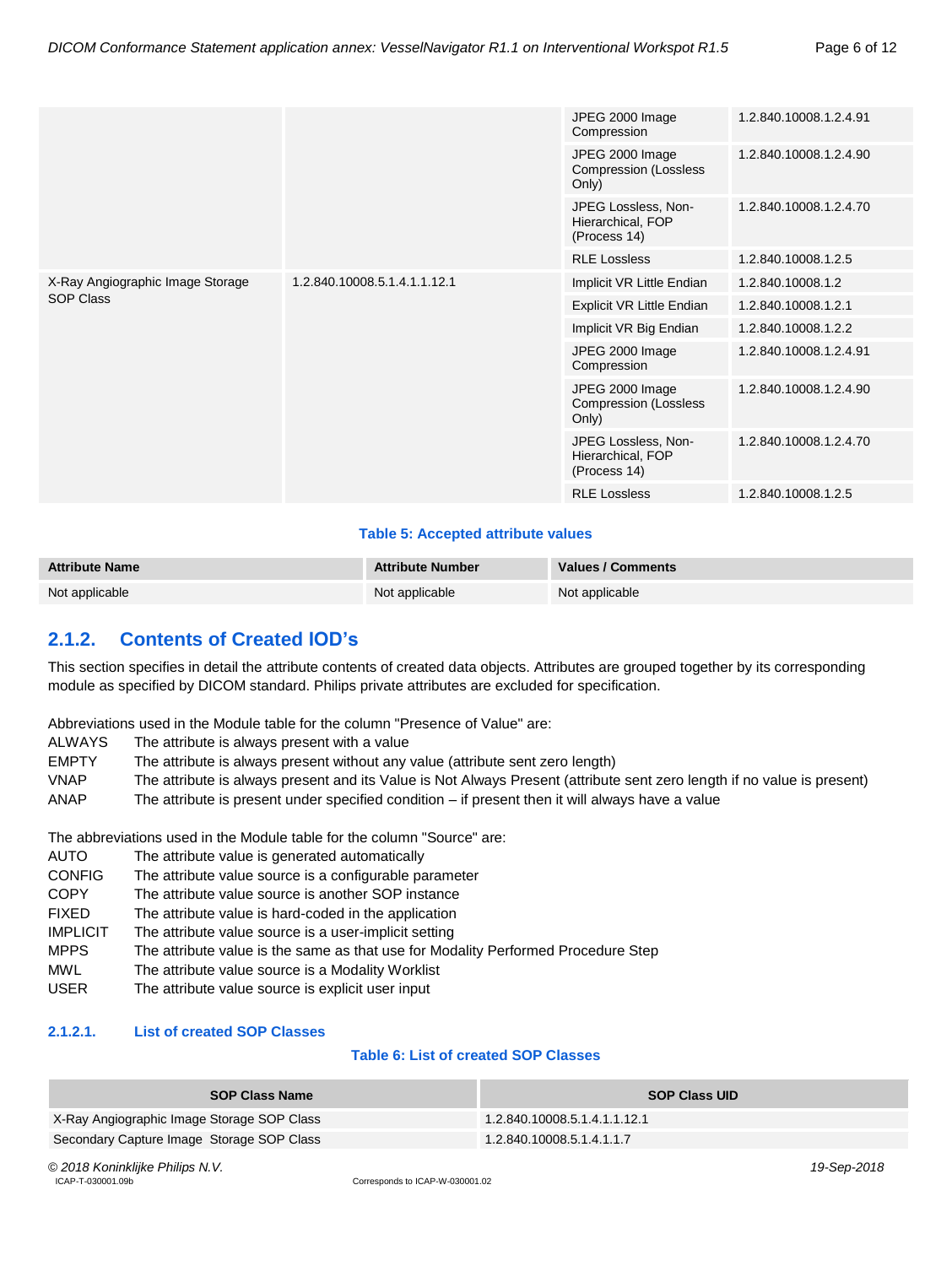#### <span id="page-6-0"></span>**2.1.2.2. X-Ray Angiographic Image Storage SOP Class**

#### **Table 7: IOD of Created X-Ray Angiographic Image Storage Instances**

| <b>Information Entity</b> | <b>Module</b>                         | <b>Presence Of Module</b> |
|---------------------------|---------------------------------------|---------------------------|
| Patient                   | <b>Patient Module</b>                 | <b>ALWAYS</b>             |
| Study                     | <b>General Study Module</b>           | <b>ALWAYS</b>             |
| Series                    | <b>General Series Module</b>          | <b>ALWAYS</b>             |
| Equipment                 | <b>General Equipment Module</b>       | <b>ALWAYS</b>             |
| Image                     | General Image Module<br><b>ALWAYS</b> |                           |
|                           | Image Pixel Module                    | <b>ALWAYS</b>             |
|                           | Cine Module                           | <b>ALWAYS</b>             |
|                           | Multi-Frame Module                    | <b>ALWAYS</b>             |
|                           | <b>Display Shutter Module</b>         | <b>ALWAYS</b>             |
|                           | X-Ray Image Module                    | <b>ALWAYS</b>             |
|                           | X-Ray Acquisition Module              | <b>ALWAYS</b>             |
|                           | X-Ray Table Module                    | <b>ALWAYS</b>             |
|                           | <b>XA Positioner Module</b>           | <b>ALWAYS</b>             |
|                           | DX Detector Module                    | <b>ALWAYS</b>             |
|                           | <b>VOI LUT Module</b>                 | <b>ALWAYS</b>             |
|                           | SOP Common Module                     | <b>ALWAYS</b>             |
|                           | アントリン めいわいけいいん あんいけいしゃ                |                           |

#### **Table 8: Patient Module**

| <b>Attribute Name</b> | Tag       | <b>VR</b> | Value | <b>Presence of</b><br>Value | <b>Source</b> | <b>Comment</b> |
|-----------------------|-----------|-----------|-------|-----------------------------|---------------|----------------|
| Patient's Name        | 0010,0010 | <b>PN</b> |       | <b>VNAP</b>                 |               |                |
| Patient ID            | 0010,0020 | LO        |       | <b>VNAP</b>                 |               |                |
| Patient's Birth Date  | 0010,0030 | DA        |       | <b>VNAP</b>                 |               |                |
| Patient's Sex         | 0010,0040 | CS        |       | <b>VNAP</b>                 |               |                |

#### **Table 9: General Study Module**

| <b>Attribute Name</b>      | Tag       | <b>VR</b> | Value | <b>Presence of</b><br>Value | <b>Source</b> | <b>Comment</b> |
|----------------------------|-----------|-----------|-------|-----------------------------|---------------|----------------|
| <b>Study Date</b>          | 0008,0020 | DA        |       | <b>VNAP</b>                 |               |                |
| <b>Study Time</b>          | 0008,0030 | TM        |       | <b>VNAP</b>                 |               |                |
| <b>Accession Number</b>    | 0008,0050 | <b>SH</b> |       | <b>VNAP</b>                 |               |                |
| Referring Physician's Name | 0008,0090 | <b>PN</b> |       | <b>VNAP</b>                 |               |                |
| Study Instance UID         | 0020,000D | UI        |       | <b>ALWAYS</b>               |               |                |
| Study ID                   | 0020,0010 | <b>SH</b> |       | <b>VNAP</b>                 |               |                |

#### **Table 10: General Series Module**

| <b>Attribute Name</b>                  |              | <b>VR</b> | Value | <b>Presence of</b> |               |                |
|----------------------------------------|--------------|-----------|-------|--------------------|---------------|----------------|
|                                        | Tag          |           |       | Value              | <b>Source</b> | <b>Comment</b> |
| Series Date                            | 0008,0021    | DA        |       | ANAP               |               |                |
| Series Time                            | 0008,0031    | <b>TM</b> |       | <b>ANAP</b>        |               |                |
| Modality                               | 0008,0060 CS |           |       | <b>ALWAYS</b>      |               |                |
| Series Description                     | 0008,103E LO |           |       | ANAP               |               |                |
| Performing Physician's Name            | 0008,1050    | <b>PN</b> |       | ANAP               |               |                |
| <b>Related Series Sequence</b>         | 0008.1250    | -SQ       |       | ANAP               |               |                |
| >Study Instance UID                    | 0020,000D    | - UI      |       | <b>ALWAYS</b>      |               |                |
| >Series Instance UID                   | 0020,000E    | <b>UI</b> |       | <b>ALWAYS</b>      |               |                |
| >Purpose of Reference Code<br>Sequence | 0040,A170 SQ |           |       | <b>VNAP</b>        |               |                |

*© 2018 Koninklijke Philips N.V. 19-Sep-2018*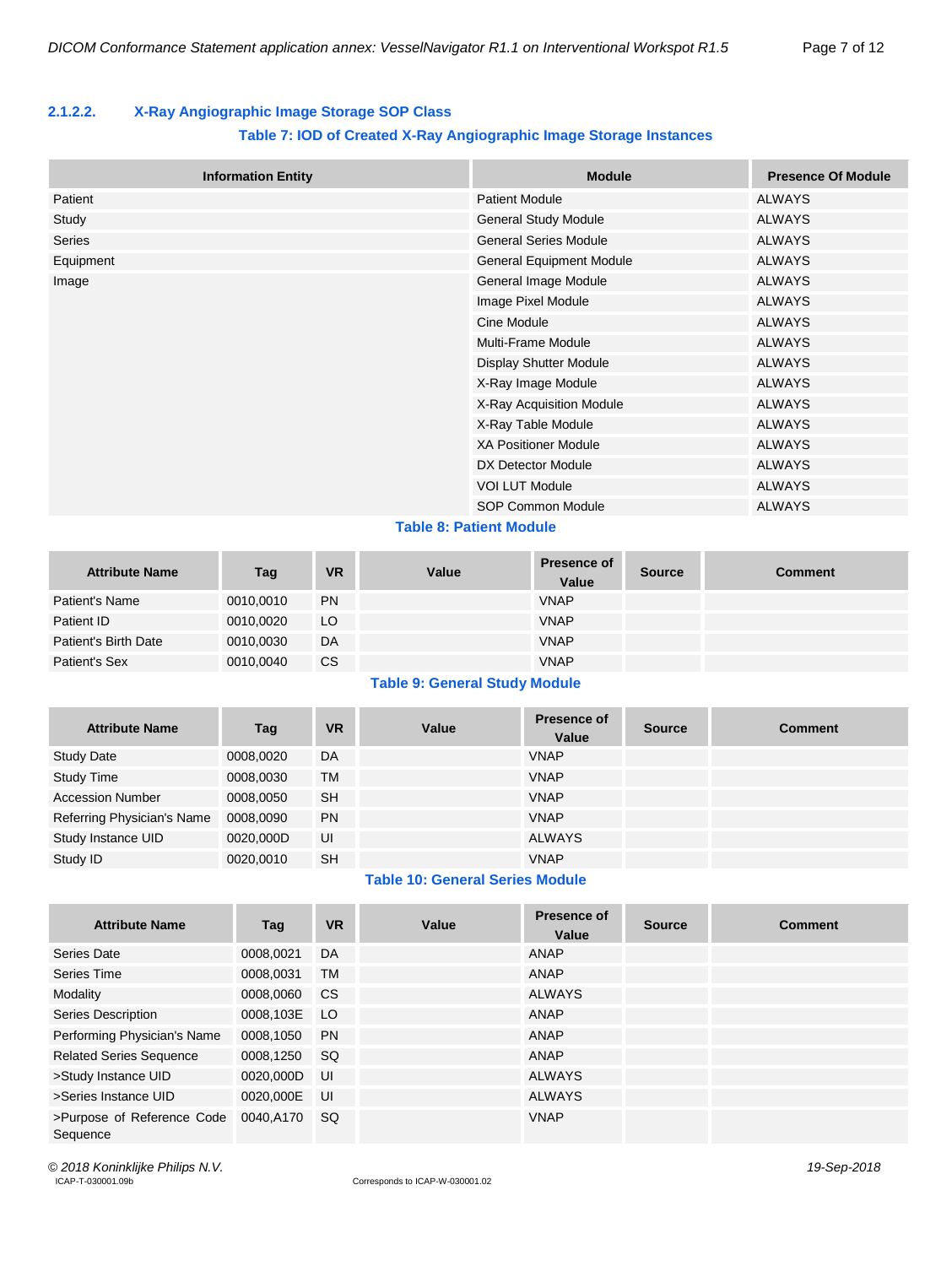| Series Instance UID                                        | 0020,000E UI |    | <b>ALWAYS</b> |  |
|------------------------------------------------------------|--------------|----|---------------|--|
| Series Number                                              | 0020.0011 IS |    | <b>VNAP</b>   |  |
| Performed Procedure Step 0040,0244<br><b>Start Date</b>    |              | DA | ANAP          |  |
| Performed Procedure Step 0040,0245 TM<br><b>Start Time</b> |              |    | ANAP          |  |
| Performed Procedure Step ID                                | 0040,0253 SH |    | ANAP          |  |

#### **Table 11: General Equipment Module**

| <b>Attribute Name</b>     | Tag       | <b>VR</b> | Value                   | <b>Presence of</b><br>Value | <b>Source</b> | <b>Comment</b>                                                      |
|---------------------------|-----------|-----------|-------------------------|-----------------------------|---------------|---------------------------------------------------------------------|
| Manufacturer              | 0008,0070 | LO        | <b>Philips</b>          | <b>VNAP</b>                 |               |                                                                     |
| <b>Institution Name</b>   | 0008.0080 | LO.       |                         | <b>ANAP</b>                 |               |                                                                     |
| Manufacturer's Model Name | 0008,1090 | LO        | Interventional Workspot | ANAP                        |               |                                                                     |
| Software Versions         | 0018.1020 | LO.       | 1.5.x                   | <b>ANAP</b>                 |               | the<br>"х"<br>detailed<br>where<br>∣ is:<br>application SW version. |

#### **Table 12: General Image Module**

| <b>Attribute Name</b>       | Tag                      | <b>VR</b>        | Value | <b>Presence of</b><br><b>Value</b> | <b>Source</b> | <b>Comment</b> |
|-----------------------------|--------------------------|------------------|-------|------------------------------------|---------------|----------------|
| Image Type                  | 0008,0008                | <b>CS</b>        |       | <b>ANAP</b>                        |               |                |
| <b>Acquisition Date</b>     | 0008,0022                | DA               |       | <b>ANAP</b>                        |               |                |
| <b>Content Date</b>         | 0008,0023                | DA               |       | <b>VNAP</b>                        |               |                |
| <b>Acquisition Time</b>     | 0008,0032                | <b>TM</b>        |       | <b>ANAP</b>                        |               |                |
| <b>Content Time</b>         | 0008,0033                | <b>TM</b>        |       | <b>VNAP</b>                        |               |                |
| <b>Instance Number</b>      | 0020,0013                | <b>IS</b>        |       | <b>VNAP</b>                        |               |                |
| <b>Patient Orientation</b>  | 0020,0020                | <b>CS</b>        |       | <b>ANAP</b>                        |               |                |
| Lossy Image Compression     | 0028,2110                | <b>CS</b>        |       | <b>ANAP</b>                        |               |                |
| Icon Image Sequence         | 0088,0200                | SQ               |       | <b>ANAP</b>                        |               |                |
| >Samples per Pixel          | 0028,0002                | US               |       | <b>ALWAYS</b>                      |               |                |
| >Photometric Interpretation | 0028,0004                | <b>CS</b>        |       | <b>ALWAYS</b>                      |               |                |
| >Rows                       | 0028,0010                | US               |       | <b>ALWAYS</b>                      |               |                |
| >Columns                    | 0028,0011                | US               |       | <b>ALWAYS</b>                      |               |                |
| >Bits Allocated             | 0028,0100                | US               |       | <b>ALWAYS</b>                      |               |                |
| >Bits Stored                | 0028,0101                | <b>US</b>        |       | <b>ALWAYS</b>                      |               |                |
| >High Bit                   | 0028,0102                | US               |       | <b>ALWAYS</b>                      |               |                |
| >Pixel Representation       | 0028,0103                | <b>US</b>        |       | <b>ALWAYS</b>                      |               |                |
| >Pixel Data                 | 7FE0,001<br>$\mathbf{0}$ | OW/<br><b>OB</b> |       | <b>ANAP</b>                        |               |                |
| >Image Type                 | 0008,0008                | <b>CS</b>        |       | <b>ANAP</b>                        |               |                |
| >SOP Class UID              | 0008,0016                | UI               |       | <b>ANAP</b>                        |               |                |
| >SOP Instance UID           | 0008,0018                | UI               |       | <b>ANAP</b>                        |               |                |
| >Instance Number            | 0020,0013                | IS.              |       | <b>ANAP</b>                        |               |                |
| >Patient Orientation        | 0020,0020                | <b>CS</b>        |       | <b>ANAP</b>                        |               |                |

#### **Table 13: Image Pixel Module**

| <b>Attribute Name</b>      | Tag          | <b>VR</b> | Value | <b>Presence of</b><br>Value | <b>Source</b> | <b>Comment</b> |
|----------------------------|--------------|-----------|-------|-----------------------------|---------------|----------------|
| Samples per Pixel          | 0028,0002 US |           |       | <b>ALWAYS</b>               |               |                |
| Photometric Interpretation | 0028,0004    | <b>CS</b> |       | <b>ALWAYS</b>               |               |                |
| Rows                       | 0028,0010    | <b>US</b> |       | <b>ALWAYS</b>               |               |                |
| Columns                    | 0028,0011    | US        |       | <b>ALWAYS</b>               |               |                |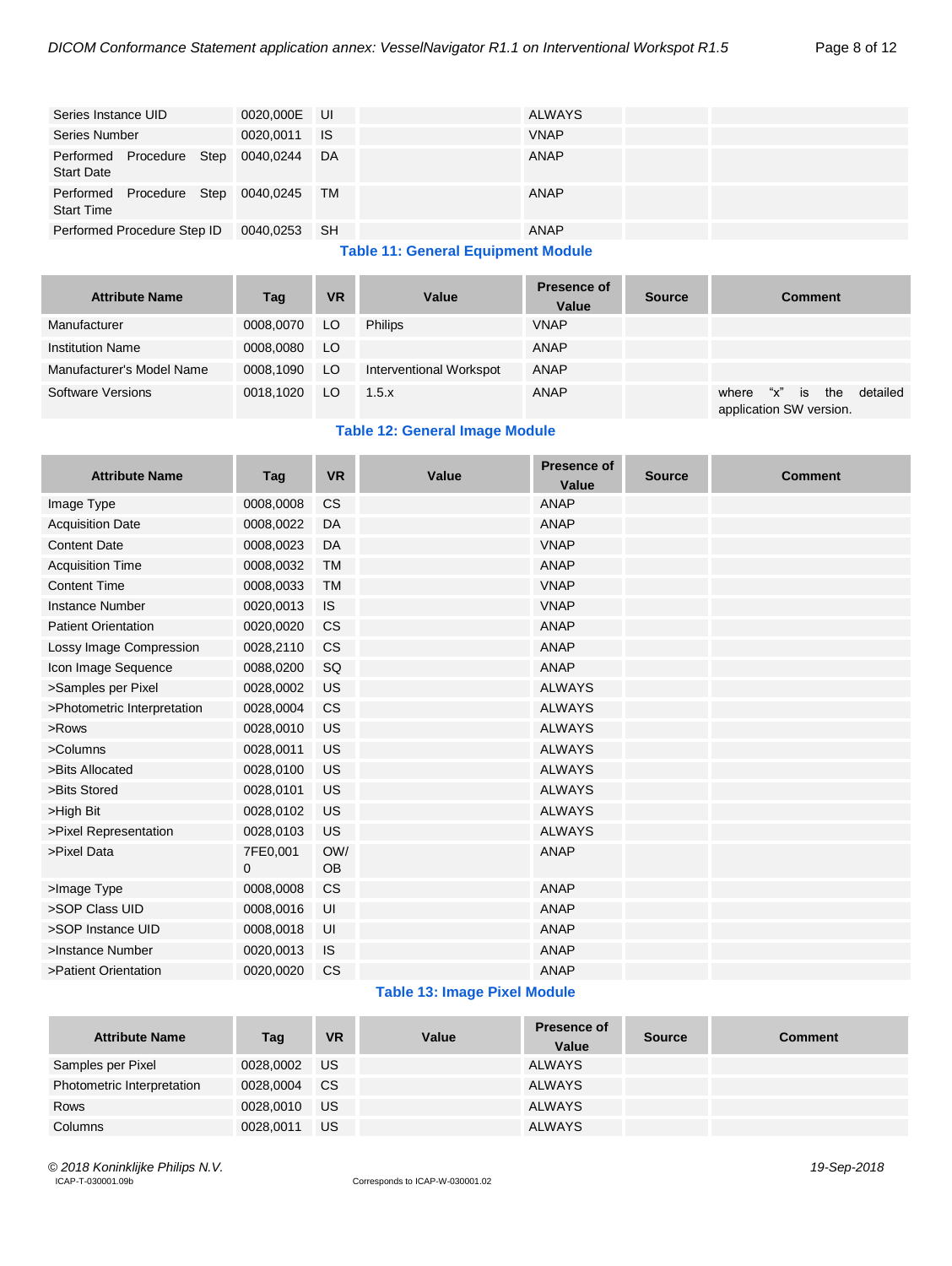| <b>Bits Allocated</b>       | 0028,0100 US  |           | ALWAYS        |  |
|-----------------------------|---------------|-----------|---------------|--|
| <b>Bits Stored</b>          | 0028,0101 US  |           | ALWAYS        |  |
| High Bit                    | 0028,0102 US  |           | ALWAYS        |  |
| <b>Pixel Representation</b> | 0028,0103 US  |           | <b>ALWAYS</b> |  |
| Pixel Data                  | 7FE0,0010 OB/ | <b>OW</b> | <b>VNAP</b>   |  |

#### **Table 14: Cine Module**

| <b>Attribute Name</b> | Tag          | <b>VR</b> | Value | <b>Presence of</b><br>Value | <b>Source</b> | Comment |
|-----------------------|--------------|-----------|-------|-----------------------------|---------------|---------|
| Cine Rate             | 0018,0040 IS |           |       | ANAP                        |               |         |
| <b>Frame Time</b>     | 0018,1063 DS |           |       | <b>ALWAYS</b>               |               |         |

#### **Table 15: Multi-Frame Module**

| <b>Attribute Name</b>          | Tag          | <b>VR</b> | Value | <b>Presence of</b><br>Value | <b>Source</b> | Comment |
|--------------------------------|--------------|-----------|-------|-----------------------------|---------------|---------|
| Number of Frames               | 0028,0008 IS |           |       | <b>ALWAYS</b>               |               |         |
| <b>Frame Increment Pointer</b> | 0028,0009    | <b>AT</b> |       | <b>ALWAYS</b>               |               |         |

#### **Table 16: Display Shutter Module**

| <b>Attribute Name</b>              |            | Tag          | <b>VR</b> | Value | <b>Presence of</b><br>Value | <b>Source</b> | <b>Comment</b> |
|------------------------------------|------------|--------------|-----------|-------|-----------------------------|---------------|----------------|
| <b>Shutter Shape</b>               |            | 0018,1600    | <b>CS</b> |       | <b>ALWAYS</b>               |               |                |
| Shutter Left Vertical Edge         |            | 0018,1602    | <b>IS</b> |       | <b>ALWAYS</b>               |               |                |
| <b>Shutter Right Vertical Edge</b> |            | 0018,1604    | - IS      |       | <b>ALWAYS</b>               |               |                |
| Shutter<br>Upper<br>Edge           | Horizontal | 0018.1606 IS |           |       | <b>ALWAYS</b>               |               |                |
| Shutter<br>Lower<br>Edge           | Horizontal | 0018.1608    | ⊟ IS      |       | <b>ALWAYS</b>               |               |                |

#### **Table 17: X-Ray Image Module**

| <b>Attribute Name</b>               | Tag       | <b>VR</b> | Value | <b>Presence of</b><br>Value | <b>Source</b> | <b>Comment</b> |
|-------------------------------------|-----------|-----------|-------|-----------------------------|---------------|----------------|
| Image Type                          | 0008,0008 | CS.       |       | <b>ALWAYS</b>               |               |                |
| Samples per Pixel                   | 0028,0002 | US.       |       | <b>ALWAYS</b>               |               |                |
| Photometric Interpretation          | 0028.0004 | CS.       |       | <b>ALWAYS</b>               |               |                |
| <b>Frame Increment Pointer</b>      | 0028,0009 | AT        |       | <b>ALWAYS</b>               |               |                |
| <b>Bits Allocated</b>               | 0028,0100 | US.       |       | <b>ALWAYS</b>               |               |                |
| <b>Bits Stored</b>                  | 0028,0101 | US.       |       | <b>ALWAYS</b>               |               |                |
| High Bit                            | 0028.0102 | US.       |       | <b>ALWAYS</b>               |               |                |
| Pixel Representation                | 0028,0103 | US.       |       | <b>ALWAYS</b>               |               |                |
| <b>Pixel Intensity Relationship</b> | 0028,1040 | <b>CS</b> |       | <b>ALWAYS</b>               |               |                |
| Lossy Image Compression             | 0028.2110 | CS.       |       | <b>ALWAYS</b>               |               |                |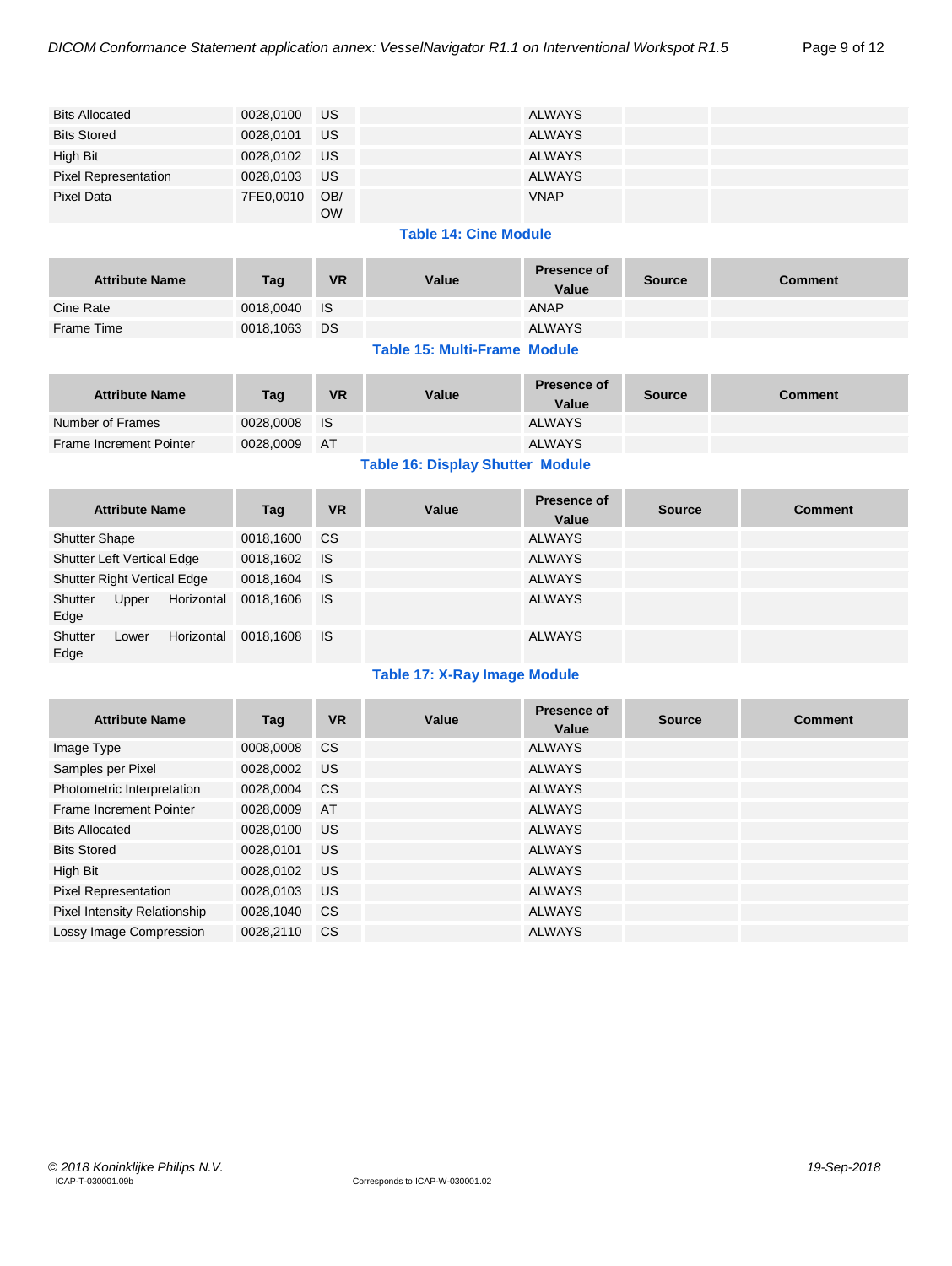#### **Table 18: X-Ray Acquisition Module**

| <b>Attribute Name</b>    | Tag          | <b>VR</b> | Value | <b>Presence of</b><br>Value | <b>Source</b> | <b>Comment</b> |
|--------------------------|--------------|-----------|-------|-----------------------------|---------------|----------------|
| <b>KVP</b>               | 0018,0060 DS |           |       | <b>VNAP</b>                 |               |                |
| Exposure Time            | 0018,1150 IS |           |       | <b>VNAP</b>                 |               |                |
| <b>Radiation Setting</b> | 0018,1155 CS |           |       | <b>ALWAYS</b>               |               |                |
| Imager Pixel Spacing     | 0018,1164    | DS        |       | ANAP                        |               |                |
| <b>Pixel Spacing</b>     | 0028,0030    | <b>DS</b> |       | <b>ALWAYS</b>               |               |                |

#### **Table 19: X-Ray Table Module**

| <b>Attribute Name</b> | Tag          | <b>VR</b> | Value | <b>Presence of</b><br>Value | <b>Source</b> | Comment |
|-----------------------|--------------|-----------|-------|-----------------------------|---------------|---------|
| Table Motion          | 0018,1134 DS |           |       | <b>VNAP</b>                 |               |         |
| Table Angle           | 0018,1138 DS |           |       | <b>ANAP</b>                 |               |         |

#### **Table 20: XA Positioner Module**

| <b>Attribute Name</b>                          | Tag       | <b>VR</b> | Value | Presence of<br>Value | <b>Source</b> | <b>Comment</b> |
|------------------------------------------------|-----------|-----------|-------|----------------------|---------------|----------------|
| Distance Source to Patient                     | 0018,1111 | DS        |       | ANAP                 |               |                |
| Distance Source to Patient                     | 0018,1111 | DS        |       | ANAP                 |               |                |
| <b>Positioner Motion</b>                       | 0018,1500 | CS.       |       | <b>VNAP</b>          |               |                |
| <b>Positioner Primary Angle</b>                | 0018,1510 | DS        |       | <b>VNAP</b>          |               |                |
| Positioner Secondary Angle                     | 0018,1511 | DS        |       | <b>VNAP</b>          |               |                |
| <b>Positioner Primary Angle</b><br>Increment   | 0018.1520 | DS        |       | <b>VNAP</b>          |               |                |
| <b>Positioner Secondary Angle</b><br>Increment | 0018,1521 | DS        |       | <b>VNAP</b>          |               |                |

#### **Table 21: DX Detector Module**

| <b>Attribute Name</b> | Tag          | <b>VR</b> | Value | <b>Presence of</b><br>Value | <b>Source</b> | <b>Comment</b> |
|-----------------------|--------------|-----------|-------|-----------------------------|---------------|----------------|
| Imager Pixel Spacing  | 0018.1164 DS |           |       | <b>ALWAYS</b>               |               |                |
| <b>Pixel Spacing</b>  | 0028.0030    | <b>DS</b> |       | <b>ALWAYS</b>               |               |                |
|                       |              |           |       |                             |               |                |

#### **Table 22: VOI LUT Module**

| <b>Attribute Name</b> | Tag          | <b>VR</b> | Value | <b>Presence of</b><br>Value | <b>Source</b> | <b>Comment</b> |
|-----------------------|--------------|-----------|-------|-----------------------------|---------------|----------------|
| <b>Window Center</b>  | 0028.1050 DS |           |       | <b>ALWAYS</b>               |               |                |
| Window Width          | 0028,1051    | DS        |       | <b>ALWAYS</b>               |               |                |

#### **Table 23: SOP Common Module**

| <b>Attribute Name</b>  | Tag       | <b>VR</b> | Value                            | Presence of<br>Value | <b>Source</b> | <b>Comment</b> |
|------------------------|-----------|-----------|----------------------------------|----------------------|---------------|----------------|
| Instance Creation Date | 0008,0012 | DA        |                                  | ANAP                 |               |                |
| Instance Creation Time | 0008,0013 | TM        |                                  | ANAP                 |               |                |
| SOP Class UID          | 0008,0016 | UI        | 1.2.840.10008.5.1.4.1.1.<br>12.1 | ALWAYS               |               |                |
| SOP Instance UID       | 0008,0018 | UI        |                                  | <b>ALWAYS</b>        |               |                |
| Instance Number        | 0020,0013 | <b>IS</b> |                                  | ANAP                 |               |                |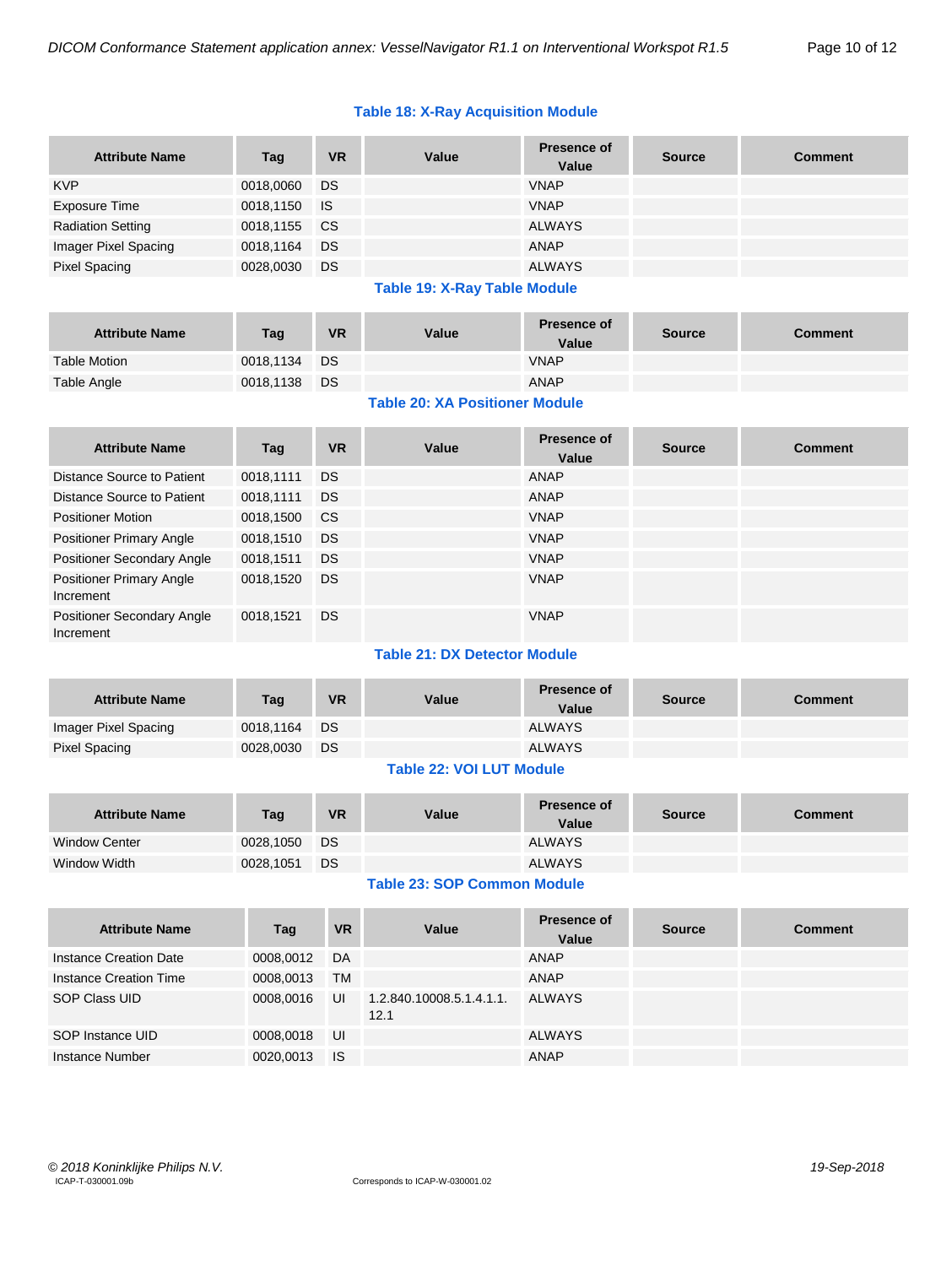#### <span id="page-10-0"></span>**2.1.2.3. Secondary Capture Image Storage SOP class**

#### **Table 24: IOD of Created Secondary Capture Image Storage SOP Class Instances**

| <b>Information Entity</b> | <b>Module</b>                   | <b>Presence Of Module</b> |
|---------------------------|---------------------------------|---------------------------|
| Patient                   | <b>Patient Module</b>           | ALWAYS                    |
| Study                     | <b>General Study Module</b>     | ALWAYS                    |
| <b>Series</b>             | <b>General Series Module</b>    | <b>ALWAYS</b>             |
| Equipment                 | <b>General Equipment Module</b> | <b>CONDITIONAL</b>        |
|                           | <b>SC Equipment Module</b>      | <b>ALWAYS</b>             |
| Image                     | General Image Module            | <b>ALWAYS</b>             |
|                           | Image Pixel Module              | <b>ALWAYS</b>             |
|                           | SOP Common Module               | <b>ALWAYS</b>             |

#### **Table 25: Patient Module**

| <b>Attribute Name</b> | Tag          | VR | Value | Presence of<br>Value | <b>Source</b> | <b>Comment</b>          |
|-----------------------|--------------|----|-------|----------------------|---------------|-------------------------|
| Patient's Name        | 0010,0010 PN |    |       | <b>ALWAYS</b>        | <b>COPY</b>   | Copied from Source data |
| Patient ID            | 0010,0020 LO |    |       | <b>ALWAYS</b>        | <b>COPY</b>   | Copied from Source data |
| Patient's Birth Date  | 0010,0030 DA |    |       | <b>ALWAYS</b>        | <b>COPY</b>   | Copied from Source data |
| Patient's Sex         | 0010,0040 CS |    |       | <b>ALWAYS</b>        | <b>COPY</b>   | Copied from Source data |

#### **Table 26: General Study Module**

| <b>Attribute Name</b>      | Tag          | <b>VR</b> | Value | Presence of<br>Value | <b>Source</b> | <b>Comment</b>          |
|----------------------------|--------------|-----------|-------|----------------------|---------------|-------------------------|
| <b>Study Date</b>          | 0008,0020 DA |           |       | <b>ALWAYS</b>        | <b>COPY</b>   | Copied from Source data |
| <b>Study Time</b>          | 0008,0030 TM |           |       | <b>ALWAYS</b>        | <b>COPY</b>   | Copied from Source data |
| <b>Accession Number</b>    | 0008,0050 SH |           |       | <b>VNAP</b>          |               |                         |
| Referring Physician's Name | 0008,0090 PN |           |       | <b>VNAP</b>          | <b>COPY</b>   | Copied from Source data |
| Study Instance UID         | 0020,000D UI |           |       | <b>ALWAYS</b>        | <b>COPY</b>   | Copied from Source data |
| Study ID                   | 0020,0010 SH |           |       | <b>ALWAYS</b>        | <b>COPY</b>   | Copied from Source data |

#### **Table 27: General Series Module**

| <b>Attribute Name</b>                  | Tag       | <b>VR</b> | Value | Presence of<br>Value | <b>Source</b> | <b>Comment</b>          |
|----------------------------------------|-----------|-----------|-------|----------------------|---------------|-------------------------|
| Series Date                            | 0008,0021 | DA        |       | <b>ALWAYS</b>        | <b>COPY</b>   | Copied from Source data |
| Series Time                            | 0008.0031 | <b>TM</b> |       | <b>ALWAYS</b>        | <b>COPY</b>   | Copied from Source data |
| Modality                               | 0008,0060 | <b>CS</b> |       | <b>ALWAYS</b>        | <b>COPY</b>   | Copied from Source data |
| Series Instance UID                    | 0020.000E | UI        |       | <b>ALWAYS</b>        | <b>COPY</b>   | Copied from Source data |
| Series Number                          | 0020.0011 | <b>IS</b> |       | <b>VNAP</b>          | <b>COPY</b>   | Copied from Source data |
| <b>Related Series Sequence</b>         | 0008.1250 | <b>SQ</b> |       | <b>VNAP</b>          |               |                         |
| >Study Instance UID                    | 0020.000D | UI        |       | <b>ALWAYS</b>        |               |                         |
| >Series Instance UID                   | 0020.000E | UI        |       | <b>ALWAYS</b>        |               |                         |
| >Purpose of Reference Code<br>Sequence | 0040.A170 | <b>SQ</b> |       | <b>EMPTY</b>         |               |                         |

#### **Table 28: General Equipment Module**

| <b>Attribute Name</b>     | Tag          | <b>VR</b> | Value                   | Presence of<br>Value | <b>Source</b> | Comment |
|---------------------------|--------------|-----------|-------------------------|----------------------|---------------|---------|
| Manufacturer              | 0008.0070    |           | <b>Philips</b>          | <b>VNAP</b>          |               |         |
| <b>Station Name</b>       | 0008,1010 SH |           |                         | <b>ANAP</b>          |               |         |
| Manufacturer's Model Name | 0008,1090 LO |           | Interventional Workspot | ALWAYS               | <b>FIXED</b>  |         |